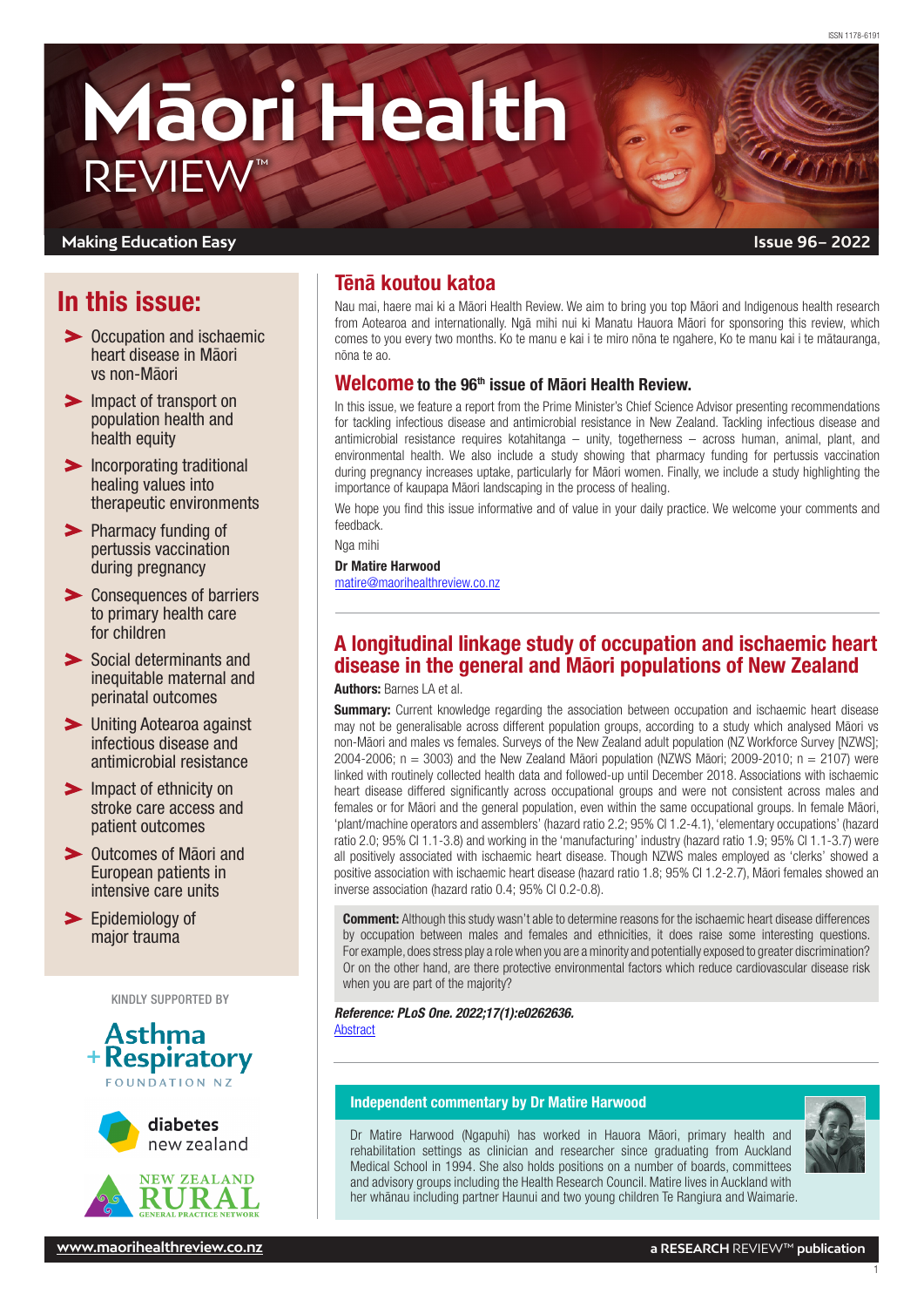# <span id="page-1-0"></span>The impact of transport on population health and health equity for Māori in Aotearoa New Zealand

Authors: Randal E et al.

**Summary:** Creating a healthier transport system would bring substantial benefits for health, society and the economy, according to a prospective burden of disease study. The study used an existing multi-state life table model to estimate the longterm impact on health and health system costs of removing road injury and transport-related air pollution, and increasing physical activity to recommended levels through active transport. Results showed that 1.28 (95% uncertainty interval 1.11-1.5) million health-adjusted life years would be gained if the NZ resident population alive in 2011 was exposed to no further air pollution from transport, had no road traffic injuries and achieved at least the recommended weekly amount of physical activity through walking and cycling from 2011 onwards. In addition, 7.7 (95% uncertainty interval 10.2-5.6) billion (2011 NZ dollars) would be saved from the health system over the cohort's lifetime. It is likely that more healthy years per capita would be gained by Māori than non-Māori, translating to small but important reductions (2-3%) in present life expectancy gaps.

**Comment:** Wow. Here we have clear evidence on the potential gains, including equity gains, from a healthier transport system.

*Reference: Int J Environ Res Public Health. 2022;19(4):2032.* [Abstract](https://www.mdpi.com/1660-4601/19/4/2032)

# **[CLICK HERE](http://www.maorihealthreview.co.nz)**

**to read previous issues of Māori Health Review**

# Adapting traditional healing values and beliefs into therapeutic cultural environments for health and well-being

#### Authors: Marques B et al.

**Summary:** An exploration of rongoā Māori has demonstrated the importance of landscape in the process of healing. Semi-structured narrative interviews were conducted with eight rongoā healers or practitioners between June and November 2020. Interpretative phenomenological analysis and Kaupapa Māori techniques were used to analyse transcribed interviews. Findings showed that a complex set of cultural values and beliefs underpin rongoā, drawing from the connection to wairua (spirit), tinana (body), tikanga and whakaora (customs and healing), rākau (plants), whenua (landscape) and whānau (family). Incorporating such constructs into the landscape can provide a culturally appropriate model of care for Māori and non-Māori communities.

**Comment:** There are many examples of kaupapa Māori landscaping, and how it incorporates and contributes to wellbeing. One such place that inspires me is Pourewa, in Orakei, Auckland. You can see more here - <https://ngatiwhatuaorakei.com/pourewa/>. Another indigenous landscaping site I've visited is Kahanu in Hawai'i - [https://ntbg.org/gardens/kahanu/history/.](https://ntbg.org/gardens/kahanu/history/)

*Reference: Int J Environ Res Public Health. 2021;19(1):426.*  [Abstract](https://www.mdpi.com/1660-4601/19/1/426)

# Increasing uptake of maternal pertussis vaccinations through funded administration in community pharmacies

Authors: Howe AS et al.

**Summary:** Pharmacy funding for pertussis vaccination during pregnancy increases uptake, particularly for Māori women, according to a comparison of demographically similar regions in New Zealand. The pertussis vaccine was funded at pharmacies from November 2016 in the Waikato region, but not in Northland or Hawkes Bay. The National Immunisation Register, general practice and pharmacy claims data, and a maternity database were used to identify pertussis vaccination rates during pregnancy in these regions. Compared with the period November 2015 to October 2016, the odds of pertussis vaccination during pregnancy increased to a greater extent in the Waikato (odds ratio 2.07; 95% CI 1.89-2.27) than Northland or Hawkes Bay (odds ratio 1.67; 95% CI 1.52-1.84) over the period November 2016 to October 2019. The vaccination rate was lower for Māori versus non-Māori, but increased to a great extent in the Waikato compared with Northland or Hawkes Bay.

**Comment:** As you will have read/heard, childhood immunisation rates in Aotearoa have dropped over the past two years, but more so for tamariki Māori. Possible solutions, such as the one described in this paper, must be monitored for equity, and if successful, supported in communities most likely to benefit.

#### *Reference: Vaccines (Basel). 2022;10(2):150.*

[Abstract](https://www.mdpi.com/2076-393X/10/2/150)

New Zealand Research Review subscribers can claim CPD/CME points for time spent reading our reviews from a wide range of local medical and nursing colleges. Find out more on our **[CPD page](http://www.researchreview.co.nz/cpd?site=nz).** 

# **Mai i te Manatū** Daily Māori COVID-19 response update

Mai i te Manatū, is a daily pānui sent from John Whaanga, Deputy Director-General, Māori Health, to provide the Māori health and disability sector with the latest COVID-19 updates. This pānui has been sent out since the start of the pandemic, and has provided an opportunity for the Ministry of Health to share relevant COVID-19 information with Māori stakeholders and partners in a way that resonates with them, including through the use of te reo Māori. If you would like to receive these daily pānui, please subscribe by submitting your details on the **[Ministry of Health website](https://www.health.govt.nz/about-ministry/ministry-health-newsletters/mai-i-te-manatu-maori-covid-19-response-update)**.

The Ministry of Health will also soon be launching 'Kia Tīna', a monthly Māori health pānui that will provide an update on the non-COVID work being led out across the Māori health and disability sector. Further details on subscribing to this will be shared in the next issue of the Māori Health Review.

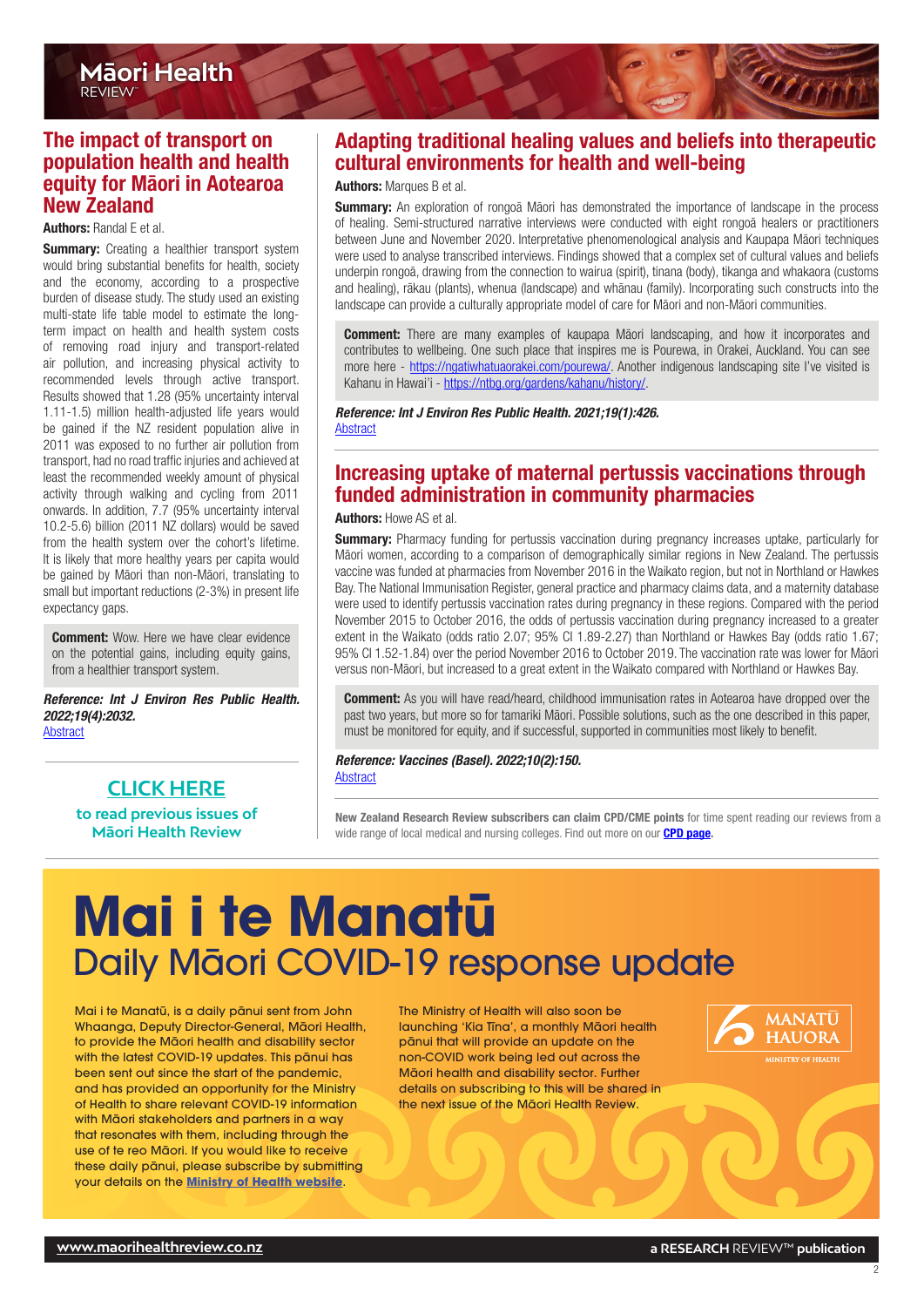# <span id="page-2-0"></span>Consequences of barriers to primary health care for children in Aotearoa New Zealand

#### Author: Jeffreys M et al.

**Summary:** An analysis of children enrolled in the Growing Up in New Zealand longitudinal study cohort has revealed ethnic disparities in the proportion of those experiencing barriers to seeing a GP, and increased rates of hospitalisation among those who have experienced barriers. A total of 5947 children who were aged 24 months in 2011/12 and 54 months in 2013/14 were included in the analysis. Overall, 4.7% of children had experienced barriers to seeing a GP in the year to 24 months and 5.5% in the year to 54 months. Barriers were more prevalent among Māori and Pacific children at each age, compared with New Zealand European children. Children facing barriers in the year to age 24 months were twice as likely to be hospitalised in the year to 54 months (odds ratio 2.18; 95% CI 1.38-3.44). When analysed by ethnicity, there was a strong association for Māori children (odds ratio 2.92; 95% CI 1.60-5.30) but no association for New Zealand European children. The study authors concluded that changes to the health system, and future health policy, must align with the New Zealand government's obligations under Te Tiriti o Waitangi, to ensure that health equity becomes a reality for Māori.

Comment: The perfect reference for the Māori Health Authority and Health NZ, as they come together to re-design a health system that will work for whānau.

*Reference: SSM Popul Health. 2022;17:101044.* [Abstract](https://www.sciencedirect.com/science/article/pii/S2352827322000234?via%3Dihub)

#### Do you have whānau and friends who should be receiving Māori Health Review, but they aren't health professionals?

Just send them to [www.maorihealthreview.co.nz](http://www.maorihealthreview.co.nz) and they can sign up to get the review sent directly to their inbox.



# Social determinants and inequitable maternal and perinatal outcomes in Aotearoa New Zealand

#### Authors: Dawson P et al.

**Summary:** Maternal health inequity is strongly associated with a range of socioeconomic and health determinants, according to an analysis of 97% of all births (approximately 970,000) in New Zealand between 2003 and 2018. The Statistics New Zealand Integrated Data Infrastructure suite was used to link adverse maternal and perinatal outcomes with socioeconomic and health variables. Compared with New Zealand European/European women, Māori (adjusted odds ratio 1.21; 95% CI 1.18-1.23) and Asian women (adjusted odds ratio 1.39; 95% CI 1.36-1.43) had poorer maternal or perinatal outcomes. Poor outcomes were associated with high use of emergency department (adjusted odds ratio 2.68; 95% CI 2.53-2.84), disability (adjusted odds ratio 1.98; 95% CI 1.83-2.14) and lack of engagement with maternity care (adjusted odds ratio 1.89; 95% CI 1.84-1.95).

**Comment:** The authors raise an important point when they say that much of the research measuring inequities is failing to advance progress on reducing it. However, as with health inequities themselves, the reasons for 'failing' to intervene can be complex too. As we've seen with the COVID-19 pandemic experience, Māori efforts have received either inadequate support or outright criticism.

*Reference: Womens Health (Lond). 2022;18:17455065221075913*. [Abstract](https://journals.sagepub.com/doi/10.1177/17455065221075913?url_ver=Z39.88-2003&rfr_id=ori:rid:crossref.org&rfr_dat=cr_pub%20%200pubmed)

# Kotahitanga – Uniting Aotearoa against infectious disease and antimicrobial resistance

#### Author: Prime Minister's Chief Science Advisor

**Summary:** This report presents recommendations for tackling infectious disease and antimicrobial resistance in New Zealand, drawing heavily on past recommendations, including the 2017 New Zealand antimicrobial resistance action plan. The burden of infectious disease disproportionately affects Māori and Pacific peoples, as well as young and old people, those with underlying health conditions, pregnant women, those living in remote rural areas, and those living in hardship. Tackling infectious disease and antimicrobial resistance requires kotahitanga – unity, togetherness – across human, animal, plant and environmental health. Recommendations follow six themes:

- Elevate and expand antimicrobial stewardship, including developing a coordinated national approach to antimicrobial resistance across human, animal, and plant health
- Develop an integrated surveillance and outbreak response system, including bringing together information on microbes and infections across human, animal, and plant health, and the environment
- Strengthen infection prevention and control, including developing a national approach and expanding standards
- Grow New Zealand's infectious disease capability and engage internationally, including a national strategy encompassing human, animal, and plant health, and establishing an inclusive infectious diseases network
- Enhance human health literacy in patient care settings, public communication campaigns, and education
- Reimagine primary care, including enhancing equity and removing barriers to access healthcare and medicine.

**Comment:** I am so grateful for the opportunity to be a part of this rōpū, and contribute to this kaupapa. We felt that ingoa 'Kotahitanga' was appropriate for the report, recognising the collective responsibility required for safe antibiotic use – we all play a role in reducing overuse yet ensuring timely, equitable access for those needing them.

*Reference: Office of the Prime Minister's Chief Science Advisor.* 

[Abstract](https://cpb-ap-se2.wpmucdn.com/blogs.auckland.ac.nz/dist/f/688/files/2020/01/Short-report-web-v4.pdf)

Independent Content: The selection of articles and writing of summaries and commentary in this publication is completely independent of the advertisers/sponsors and their products.

Privacy Policy: Research Review will record your email details on a secure database and will not release them to anyone without your prior approval. Research Review and you have the right to inspect, update or delete your details at any time.

**Disclaimer:** This publication is not intended as a replacement for regular medical education but to assist in the process. The reviews are a summarised interpretation of the published study and reflect the opinion of the writer rather than those of the research group or scientific journal. It is suggested readers review the full trial data before forming a final conclusion on its merits.

Research Review publications are intended for New Zealand health professionals.